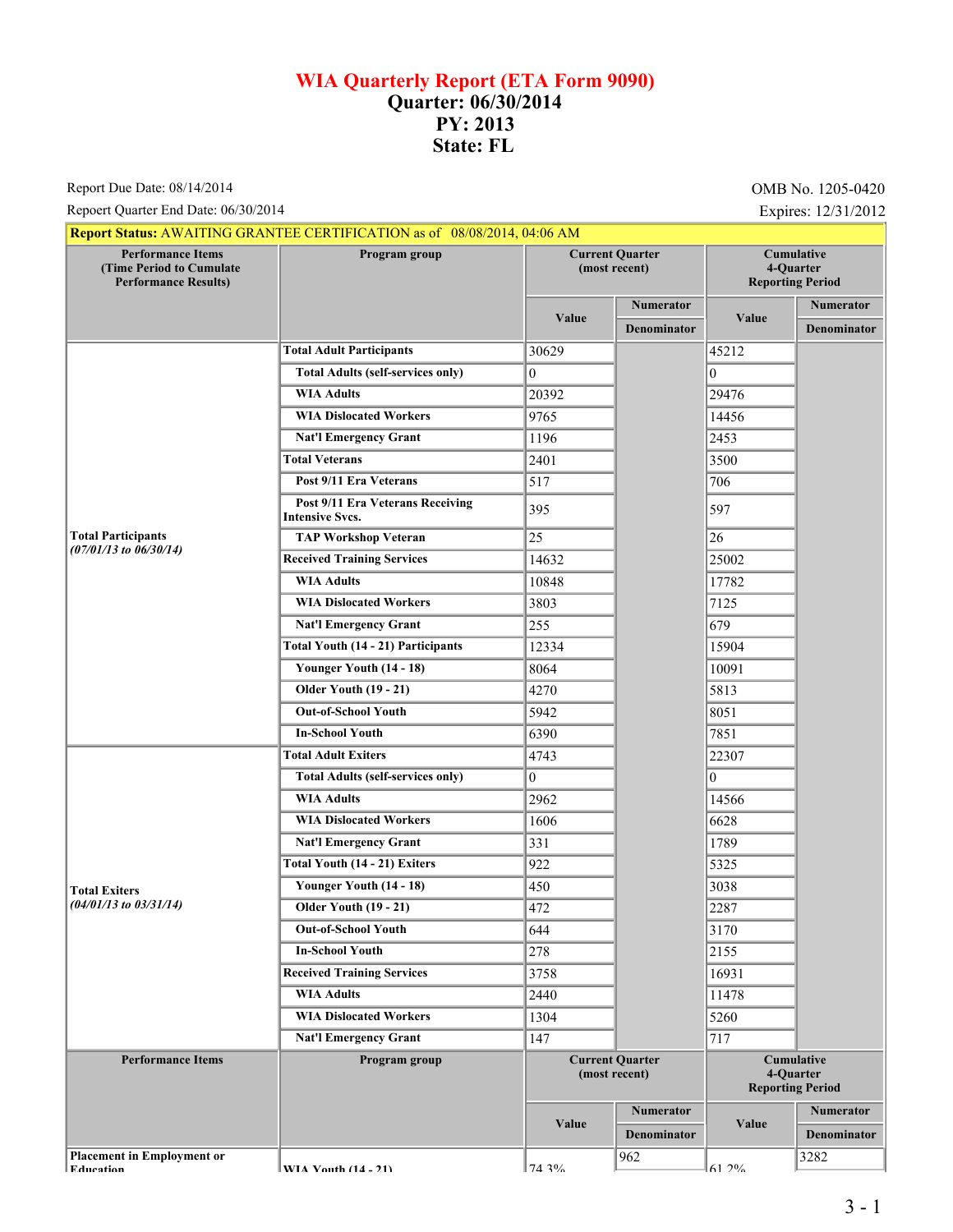| Luuvauon<br>$(10/01/12$ to $09/30/13)$<br><b>Attainment at Degree or Certificate</b><br>$(10/01/12$ to $09/30/13)$ | $(11.1)$ and $(17 - 21)$                   | $1 - 1.500$    | 1295     | $U L L \rightarrow U$ | 5363      |
|--------------------------------------------------------------------------------------------------------------------|--------------------------------------------|----------------|----------|-----------------------|-----------|
|                                                                                                                    |                                            |                | 961      |                       | 4345      |
|                                                                                                                    | <b>WIA Youth (14 - 21)</b>                 | 82.5%          | 1165     | 81.8%                 | 5312      |
| <b>Literacy or Numeracy Gains</b><br>$(07/01/13$ to $06/30/14)$                                                    |                                            |                | 417      |                       | 1701      |
|                                                                                                                    | <b>WIA Youth (14 - 21)</b>                 | 44.6%          | 935      | 56.2%                 | 3028      |
| $\theta$                                                                                                           |                                            |                | 224      |                       | 1574      |
| Youth Diploma or Equivalent rate<br>$(04/01/13$ to $03/31/14)$                                                     | WIA Younger Youth (14 - 18)                | 73%            | 307      | 75.1%                 | 2097      |
|                                                                                                                    |                                            |                | 1770     |                       | 8368      |
| <b>Skill Attainment Rate</b><br>$(04/01/13$ to $03/31/14)$                                                         | WIA Younger Youth (14 - 18)                | 85.4%          | 2073     | 85.5%                 | 9782      |
|                                                                                                                    |                                            |                | 1246     |                       | 5920      |
|                                                                                                                    | <b>Adults</b>                              | 87.1%          | 1430     | 79.9%                 | 7412      |
|                                                                                                                    |                                            |                | 1393     |                       | 6320      |
|                                                                                                                    | <b>Dislocated Workers</b>                  | 88.5%          | 1574     | 84%                   | 7525      |
|                                                                                                                    |                                            |                |          |                       |           |
| <b>Entered Employment Rate</b><br>$(10/01/12$ to $09/30/13)$                                                       | <b>Older Youth (19 - 21)</b>               | 73.8%          | 329      | 72.2%                 | 1339      |
|                                                                                                                    |                                            |                | 446      |                       | 1855      |
|                                                                                                                    | <b>Veterans</b>                            | 80.8%          | 252      | 81.4%                 | 1100      |
|                                                                                                                    |                                            |                | 312      |                       | 1352      |
|                                                                                                                    | <b>Nat'l Emergency Grant</b>               | 52.9%          | 271      | 67.6%                 | 1065      |
|                                                                                                                    |                                            |                | 512      |                       | 1576      |
| <b>Employment and Credential (Adults</b><br><b>Dislocated Workers)</b>                                             | <b>Adults</b>                              | 81.5%          | 1703     | 80.3%                 | 8602      |
|                                                                                                                    |                                            |                | 2089     |                       | 10709     |
|                                                                                                                    | <b>Dislocated Workers</b>                  | 66%            | 838      | 64.7%                 | 3734      |
| or Credential Rates (Older Youth)<br>$(10/01/12$ to $09/30/13)$                                                    |                                            |                | 1269     |                       | 5769      |
|                                                                                                                    | <b>Older Youth (19 - 21)</b>               | 38.7%          | 197      | 47%                   | 992       |
|                                                                                                                    |                                            |                | 509      |                       | 2112      |
|                                                                                                                    | <b>Adults</b><br><b>Dislocated Workers</b> | 89.6%<br>90.7% | 2587     | 90.7%<br>91%          | 10828     |
|                                                                                                                    |                                            |                | 2888     |                       | 11933     |
|                                                                                                                    |                                            |                | 1662     |                       | 6036      |
|                                                                                                                    |                                            |                | 1833     |                       | 6632      |
|                                                                                                                    | <b>Veterans</b>                            | 90.1%          | 335      | 90.9%                 | 1223      |
| <b>Retention Rate</b>                                                                                              |                                            |                | 372      |                       | 1345      |
| $(04/01/12$ to $03/31/13)$                                                                                         | <b>Older Youth (19 - 21)</b>               | $88\%$         | 242      | 83.9%                 | 1189      |
|                                                                                                                    |                                            |                | 275      |                       | 1418      |
|                                                                                                                    | Younger Youth (14 - 18)                    | 76.8%          | 265      | 69.9%                 | 1552      |
|                                                                                                                    |                                            |                | 345      |                       | 2220      |
|                                                                                                                    | <b>Nat'l Emergency Grant</b>               | 93.1%          | 230      | 92.2%                 | 1031      |
|                                                                                                                    |                                            |                | 247      |                       | 1118      |
| <b>Six-Months Average Earnings</b><br>$(04/01/12$ to $03/31/13)$                                                   | <b>Adults</b>                              | \$16968.62     | 41369485 | \$17479.48            | 179671569 |
|                                                                                                                    |                                            |                | 2438     |                       | 10279     |
|                                                                                                                    | <b>Dislocated Workers</b>                  | \$15785.09     | 24009129 | \$15785.34            | 87608622  |
|                                                                                                                    |                                            |                | 1521     |                       | 5550      |
|                                                                                                                    | Veterans                                   | \$19038.87     | 5921090  | \$19019.96            | 21112154  |
|                                                                                                                    |                                            |                | 311      |                       | 1110      |
|                                                                                                                    | <b>Older Youth (19 - 21)</b>               | \$4740.97      | 1171019  | \$4589.43             | 5759729   |
|                                                                                                                    |                                            |                | 247      |                       | 1255      |
|                                                                                                                    | <b>Nat'l Emergency Grant</b>               | \$24310.17     | 5105135  | \$24471.17            | 22293237  |
|                                                                                                                    |                                            |                | 210      |                       | 911       |
|                                                                                                                    | <b>Adults</b>                              | 86.4%          | 1804     | 86.9%                 | 9308      |
|                                                                                                                    |                                            |                | 2089     |                       | 10709     |
|                                                                                                                    | <b>Dislocated Workers</b>                  | 72.9%          | 925      | 73.4%                 | 4237      |
| <b>Credential Attainment</b>                                                                                       |                                            |                | 1269     |                       | 5769      |